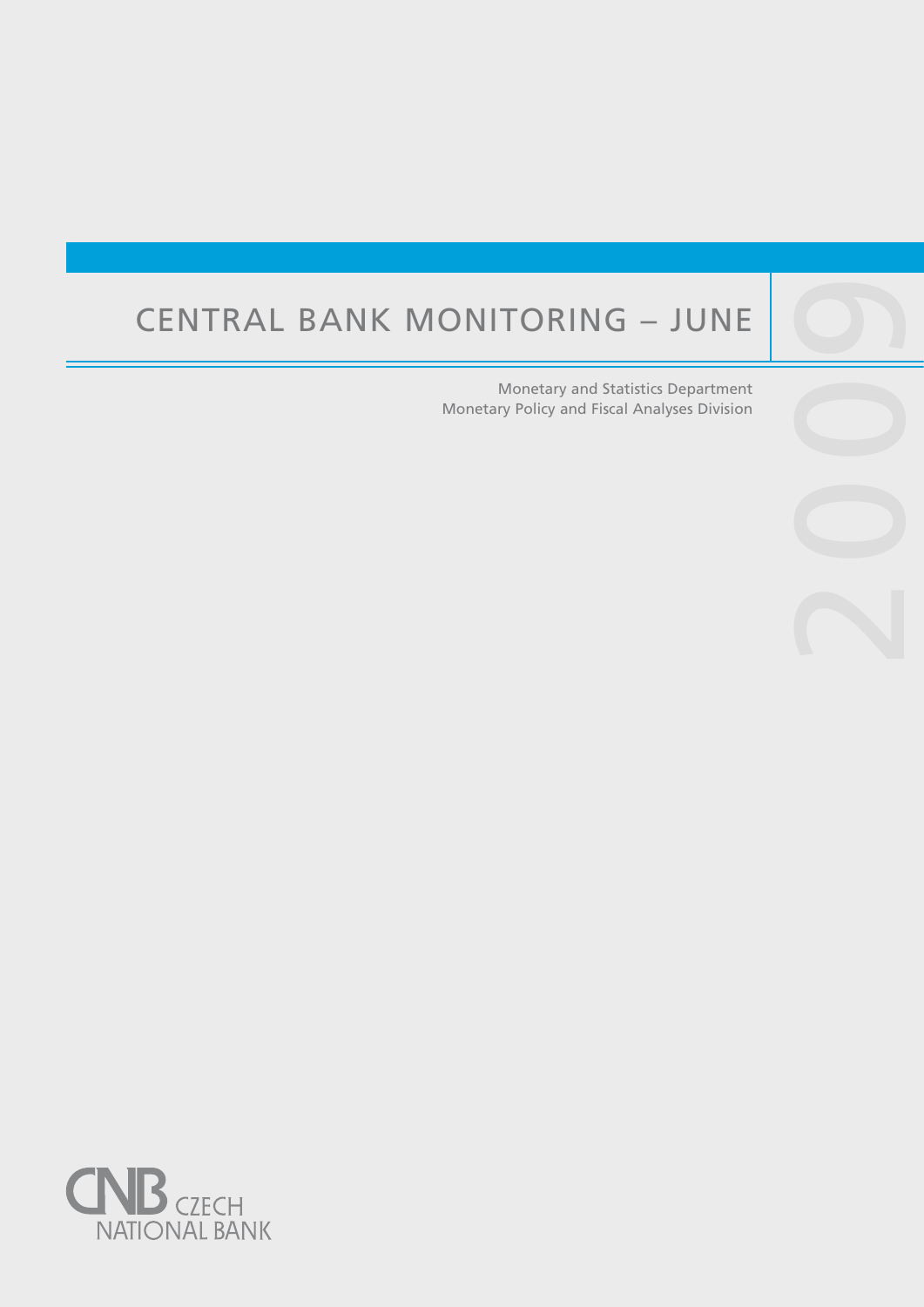# **In this issue**

*The past three months have seen the continuation of monetary policy easing through both interest rate cuts and non-conventional monetary policy instruments – quantitative easing. Central banks thus responded to the economic activity downturn and the related decline in inflation. Starting with this issue of Monitoring, the introductory survey of the latest monetary policy development at selected central banks will include the Swiss National Bank, which is targeting inflation in a small open economy. In Spotlight we focus on the non-conventional monetary policy and practical examples of its implementation. Our selected speech is B. Bernanke´s address on the impacts of the current extraordinary measures on the Fed´s balance sheet.* 

# **1. Latest monetary policy development at selected central banks**

|                                      | Euro area (ECB)                                | <b>USA (Fed)</b>                                  | <b>United Kingdom (BoE)</b>                        |  |  |
|--------------------------------------|------------------------------------------------|---------------------------------------------------|----------------------------------------------------|--|--|
| Inflation target                     | $< 2\%$ <sup>1</sup>                           | n.a.                                              | 2%                                                 |  |  |
| MP meetings<br>(rate changes)        | 2 Apr (-0.25)<br>7 May (-0.25)<br>4 Jun (0.00) | 17-18 Mar (0.00)<br>28-29 Apr (0.00)              | 8–9 Apr (0.00)<br>6-7 May (0.00)<br>3-4 Jun (0.00) |  |  |
| Current basic rate                   | 1.00%                                          | $0 - 0.25%$                                       | 0.50%                                              |  |  |
| Latest inflation                     | 0.00% (May 2009) <sup>2</sup>                  | $-0.7\%$ (Apr 2009)                               | 2.3% (Apr 2009)                                    |  |  |
| <b>Expected MP meetings</b>          | 2 Jul<br>6 Aug<br>3 Sep                        | $23 - 24$ Jun<br>$11-12$ Aug                      | $8-9$ Jul<br>$5-6$ Aug                             |  |  |
| Other expected events                | 3 September:<br>publication of forecast        | 10 June and 29 July:<br>publication of Beige Book | 12 August: publication of<br>IR <sup>4</sup>       |  |  |
| Expected rate movements <sup>3</sup> | $\rightarrow$                                  |                                                   |                                                    |  |  |
|                                      |                                                |                                                   |                                                    |  |  |

#### **Key central banks of the Euro-Atlantic area**



<sup>1</sup> ECB definition of price stability; <sup>2</sup> preliminary estimate; <sup>3</sup> The direction of the expected change in rates in the coming quarter is taken from the Consensus Forecast survey;<br><sup>4</sup><br>

Inflation Report

The financial crisis´ responses have fully passed through to the real economy, generating a significant slowdown across the world economy. The **ECB** responded to the negative news about weak economic activity and weak domestic and external inflation pressures in April and May by further lowering its main refinancing rate by 0.25 p.p. each time, to 1.00%. The ECB´s meeting in May brought a non-symmetric lowering of its key interest rates, when the reduction in the main refinancing rate was accompanied by a cut in the marginal lending rate (the Lombard rate) by 0.50 p.p. to 1.75%. The marginal borrowing rate remained unchanged at 0.25%. A rate corridor around the main refinancing rate was thus narrowed to  $+/-0.75$  p.p. Since the **Fed**'s key interest rate remains at its very bottom, the Fed continued in its non-conventional monetary policy in an effort to ease credit market conditions. It continued to purchase large volumes of government agencies´ debts and mortgage-backed securities. In addition, it purchased government bonds in order to lower their yield. The **BoE** left its key rate unchanged owing to its very low value, but it purchased government and corporate bonds, which was financed by newly issued cash (see Spotlight).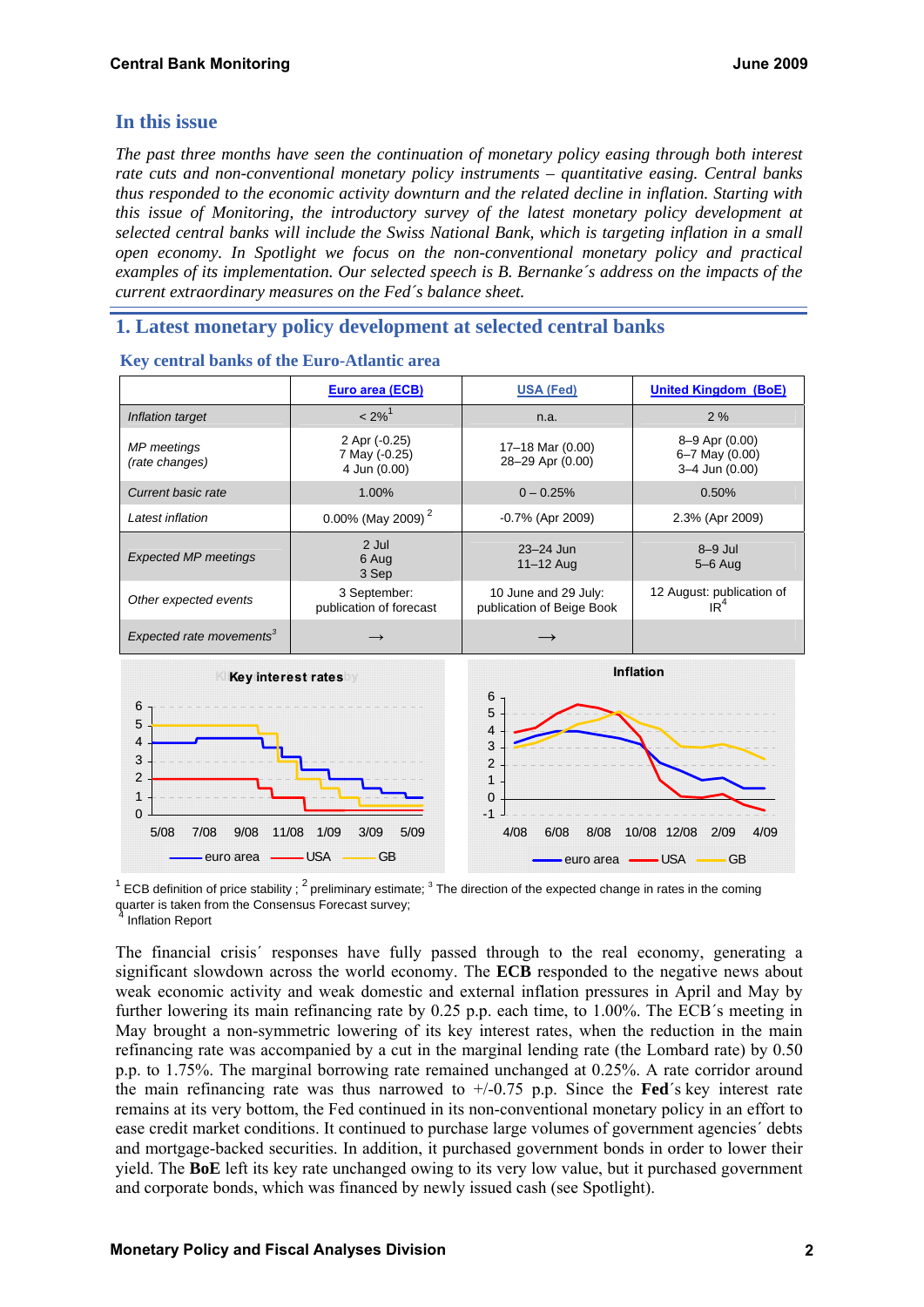|                                   | <b>Sweden (Riksbank)</b>                                | <b>Hungary (MNB)</b>                            | <b>Poland (NBP)</b>                                       |  |
|-----------------------------------|---------------------------------------------------------|-------------------------------------------------|-----------------------------------------------------------|--|
| Inflation target                  | 2%                                                      | 3.0%                                            | 2.5%                                                      |  |
| MP meetings<br>(rate changes)     | 20 Apr (-0.50)                                          | 23 Mar (0.00)<br>20 Apr (0.00)<br>25 May (0.00) | 24-25 Mar (-0.25)<br>28-29 Apr (0.00)<br>26-27 May (0.00) |  |
| Current basic rate                | 0.50%                                                   | 9.50%                                           | 3.75%                                                     |  |
| Latest inflation                  | -0.1% (Apr 2009)                                        | 3.4% (Apr 2009)                                 | 4.0% (Apr 2009)                                           |  |
| <b>Expected MP meetings</b>       | 1 Jul<br>2 Sep                                          | 22 Jun<br>27 Jul<br>24 Aug                      | $23 - 24$ Jun<br>28-29 Jul<br>25-26 Aug                   |  |
| Other expected events             | 2 July: publication of<br><b>Monetary Policy Report</b> | 26 August: publication of IR <sup>4</sup>       | 26 August: publication of IR <sup>4</sup>                 |  |
| <b>Expected rate</b><br>movements |                                                         |                                                 |                                                           |  |





4 Inflation Report

The **Riksbank**´s Executive Board decided to cut its key interest rate by 0.50 p.p. to 0.50% and announced, that it was going to leave this low rate unchanged until the beginning of 2011. By this lowering, the Riksbank responded to the stronger than expected worsening of economic activity particularly due to a fall in foreign trade. The Riksbank sees justification for this measure in a worsened labour market situation (increases in unemployment) and in a weak household consumption.

**The MNB,** after a series of monetary policy easing in the past quarter, did not continue in this trend and left its key rate unchanged at 9.50%. Year-on-year HICP inflation rate, which increased more than it was expected, has taken Hungary by surprise. This was due particularly to the passthrough of the recently weakened Hungarian forint to consumer prices. In addition, consumer price inflation in summer will be affected by the planned rise in the VAT rate. The Hungarian economy has already experienced recession in full, when GDP is estimated by the Hungarian Statistical Office to have decreased by 6.4% in Q1.

**The NBP** terminated in March a series of the continuous lowering of its key interest rate by cutting it by 0.25 p.p. to 3.75% and at its meeting in May left its interest rates already unchanged. The decision on the interest rate stability in May was to a certain extent affected also by the uncertainty regarding the current development and waiting for the message of the June forecast. Nevertheless, the impact of the exchange rate depreciation on inflation was observed similarly as in Hungary. Despite sufficient liquidity in the financial system, credit conditions are tight, particularly due to a rise in the risk premium.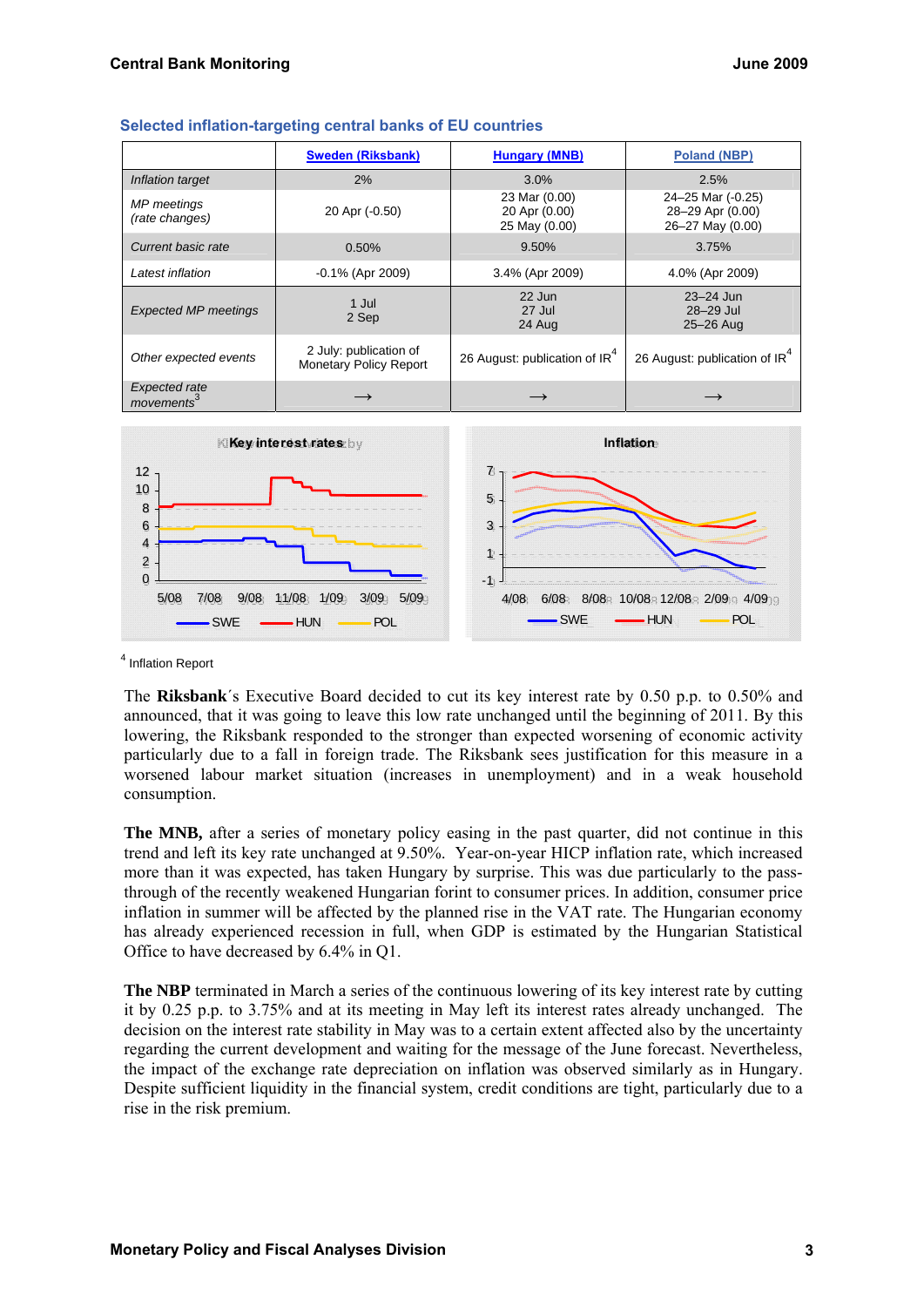|                                                | Norway (NB)                             | <b>Switzerland (SNB)</b>                         | <b>New Zealand (RBNZ)</b>              |  |
|------------------------------------------------|-----------------------------------------|--------------------------------------------------|----------------------------------------|--|
| Inflation target                               | 2.5%                                    | $< 2\%$                                          | 2%                                     |  |
| MP meetings<br>(rate changes)                  | 25 Mar (-0.50)<br>6 May (-0.50)         | 12 Mar (-0.25)                                   | 12 Mar (-0.50)<br>30 Apr (-0.50)       |  |
| Current basic rate                             | 1.5%                                    | $0 - 0.75%$                                      | 2.50%                                  |  |
| Latest inflation                               | 2.9% (Apr 2009)                         | $-0.3$ (Apr 2009)                                | 3% (Q1 2009)                           |  |
| <b>Expected MP meetings</b>                    | 17 Jun<br>12 Aug                        | 18 Jun                                           | 11 Jun                                 |  |
| Other expected events                          | 17 June: publication of IR <sup>4</sup> | 2 July: publication of<br>Monetary policy report | 12 March: Monetary policy<br>statement |  |
| <b>Expected rate</b><br>movements <sup>3</sup> |                                         | $\longrightarrow$                                |                                        |  |

**Other selected inflation-targeting countries**



The **Norges Bank (NB)** continued to ease monetary policy and in March and May it lowered its key rate by 0.50 p.p. each time, to 1.50%. This was in response to the deeper than expected downturn in domestic economy, a possibility of a fall in inflation to below the inflation target and an adverse effect of the global recession. According to the Norges Bank, the low inflation abroad and the low utilization of capacities will continue to exert downward pressure on inflation in the future, which is a further factor justifying the interest rate decline.

**The Swiss National Bank (SNB**), which is targeting inflation in a small open economy, is being introduced in Central Bank Monitoring for the first time. In March, i.e. at the beginning of the period under review, the SNB was very active in terms of conventional, and in particular nonconventional monetary policy. The bank did not only narrow its usual one percentage corridor for the LIBOR key rate on the Swiss franc – denominated deposits to  $0.75$  p.p.  $(0-0.75)$ , but also intervened directly in the foreign exchange market by selling its currency approximately in the volume of CHF 14 billion in order to weaken it. Moreover, the bank announced the purchase of "covered bonds" in an effort to lower the capital market risk premium.

The **RBNZ** in a follow-up to its previous decisions, lowered again the key interest rate twice by 0.50 p.p., to 2.50%. This was due to the markedly worsened outlooks for domestic and external economic activities. Monetary policy has been gradually eased since July 2008, with the rates having been cut by 5.75 p.p. in total. According to the RBNZ, the lowering of interest rates is also a reaction to excessively tight monetary conditions in both the high long-term interest rates and the stronger exchange rate than expected. Governor A. Bollard expects the key rate to be at the current level until the second half of 2010 and he did not exclude its slight lowering in the forthcoming quarters.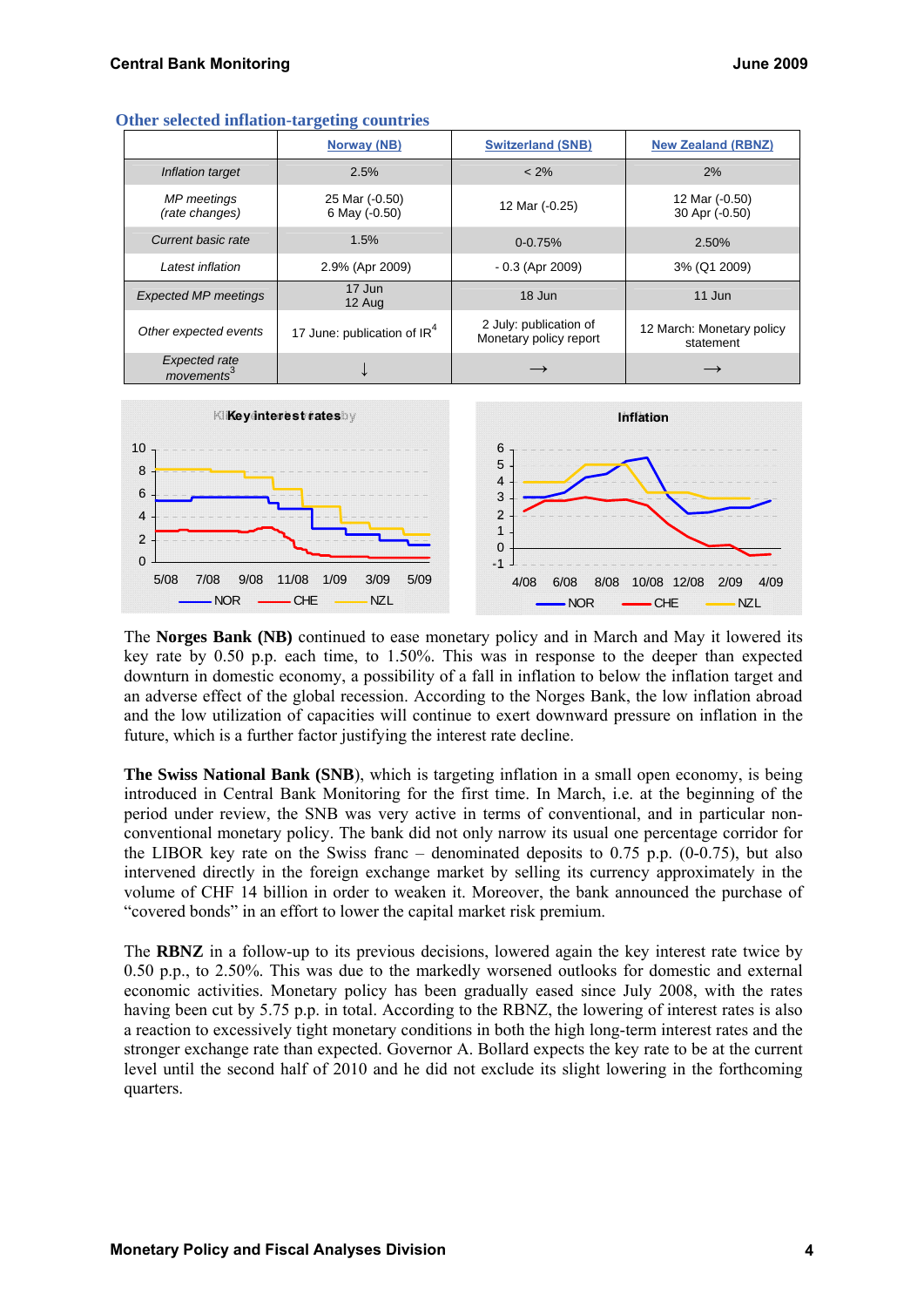# **2. News**

#### **[Fed, BoE, ECB, Bank of Japan and Swiss National Bank announce new swap arrangements](http://www.federalreserve.gov/newsevents/press/monetary/20090406a.htm)**

Major central banks – the Bank of England, the European Central Bank, the Federal Reserve, the Bank of Japan and the Swiss National Bank – announced on 6 April 2009 the conclusion of new swap agreements, allowing to exchange foreign currency funds with the Fed. Unlike previous agreements, new swap lines are denominated in other currencies than the US dollar, namely the euro (up to EUR 80 billion), yen (up to  $\frac{1}{2}$  10 trillion), sterling (up to GBP 30 billion) and Swiss franc (up to CHF 40 billion). The agreements are limited to 30 October 2009 and are demonstrating the willingness of selected central banks to restore stability in global financial markets.

## **ECB adopts a set of unconventional measures**

On 7 May 2009, the Governing Council of the ECB decided to conduct [one-year refinancing](http://www.ecb.europa.eu/press/pr/date/2009/html/pr090507_2.en.html)  [operations](http://www.ecb.europa.eu/press/pr/date/2009/html/pr090507_2.en.html) at a fixed rate and with full allotment. There should be three operations by the end of 2009 (June, September and December). At the same time the European Investment Bank (EIB) was declared an eligible [counterparty](http://www.ecb.europa.eu/press/pr/date/2009/html/pr090507_1.en.html) to trade with the ECB, which means that it has access to ECB loans. The ECB also announced its intention to [purchase covered bonds](http://www.ecb.europa.eu/press/pr/date/2009/html/pr090604_1.en.html) worth EUR 60 billion. The ECB will make purchases from eligible counterparties on the primary and secondary markets in the period between July 2009 and June 2010.

## **[Fed continues its unconventional monetary policy programme](http://www.federalreserve.gov/newsevents/press/monetary/2009monetary.htm)**

The Fed continues to purchase problem assets [\(see the list\)](http://www.federalreserve.gov./monetarypolicy/bst.htm) and is easing lending conditions, e.g. [\(collateral requirements\)](http://www.federalreserve.gov/newsevents/press/monetary/20090319a.htm) for its lending operations.

## **[Bank of England uses Asset Purchase Facility \(APF\) as a monetary policy instrument](http://www.bankofengland.co.uk/publications/news/2009/036.htm)**

Under this facility, the BoE purchased commercial paper worth GBP 1,966 million in 2009 Q1, half of which was financed by newly issued T-bills and the other half by the issuance of new reserve money by the central bank. The gilts purchased amounted to GBP 12,993 million and were all financed by the newly created central bank reserves. Also purchased, so far at a minimum amount, were corporate bonds (GBP 128 million) financed also by the issuance of new reserve money by the central bank. The BoE makes purchases once a week in view of the needs of the British economy and following consideration by the Monetary Policy Committee.

## **[….and BoE Governor M. King sends a letter to Chancellor A. Darling](http://www.bankofengland.co.uk/publications/news/2009/027.htm)**

As the inflation rate in the last twelve months (by February 2009) reached 3.2%, which is more than 1 percentage point above the inflation target, BoE Governor sent a letter to the Chancellor of the Exchequer as required by law. The letter listed the reasons why the inflation target had been exceeded. The Governor says that although commodity prices decreased significantly, helping reduce inflation from 5.2% in September to 3.2% in February, import prices did not allow inflation to fall closer to the inflation target owing the depreciated pound.

## **[Riksbank is still helping to finance some market segments](http://www.riksbank.com/templates/Page.aspx?id=29144)**

The Riksbank continued the series of auctions from 2008 Q4 and 2009 Q1 with further auctions in 2009 Q2 supplying three- and six-month loans against commercial paper as collateral. The Riksbank thus wanted to improve the supply of loans to the corporate sector. The Riksbank focused also on other auctions of collateralised loans in SEK with maturities of 3 and 6 months with a variable rate (the effective repo rate +0.15 percentage point). The auctions are not limited only to auctions in SEK, and the Riksbank also fosters financing in US dollars by loans with maturities of three and six months.

## **[…and is strengthening foreign currency reserves](http://www.riksbank.com/templates/Page.aspx?id=31646)**

On 27 May 2009, the Executive Board of the Riksbank decided to restore the level of the foreign currency reserve by borrowing the equivalent of SEK 100 billion. The reason was to be ready to supply the Swedish banks with foreign currency. The commitments to international institutions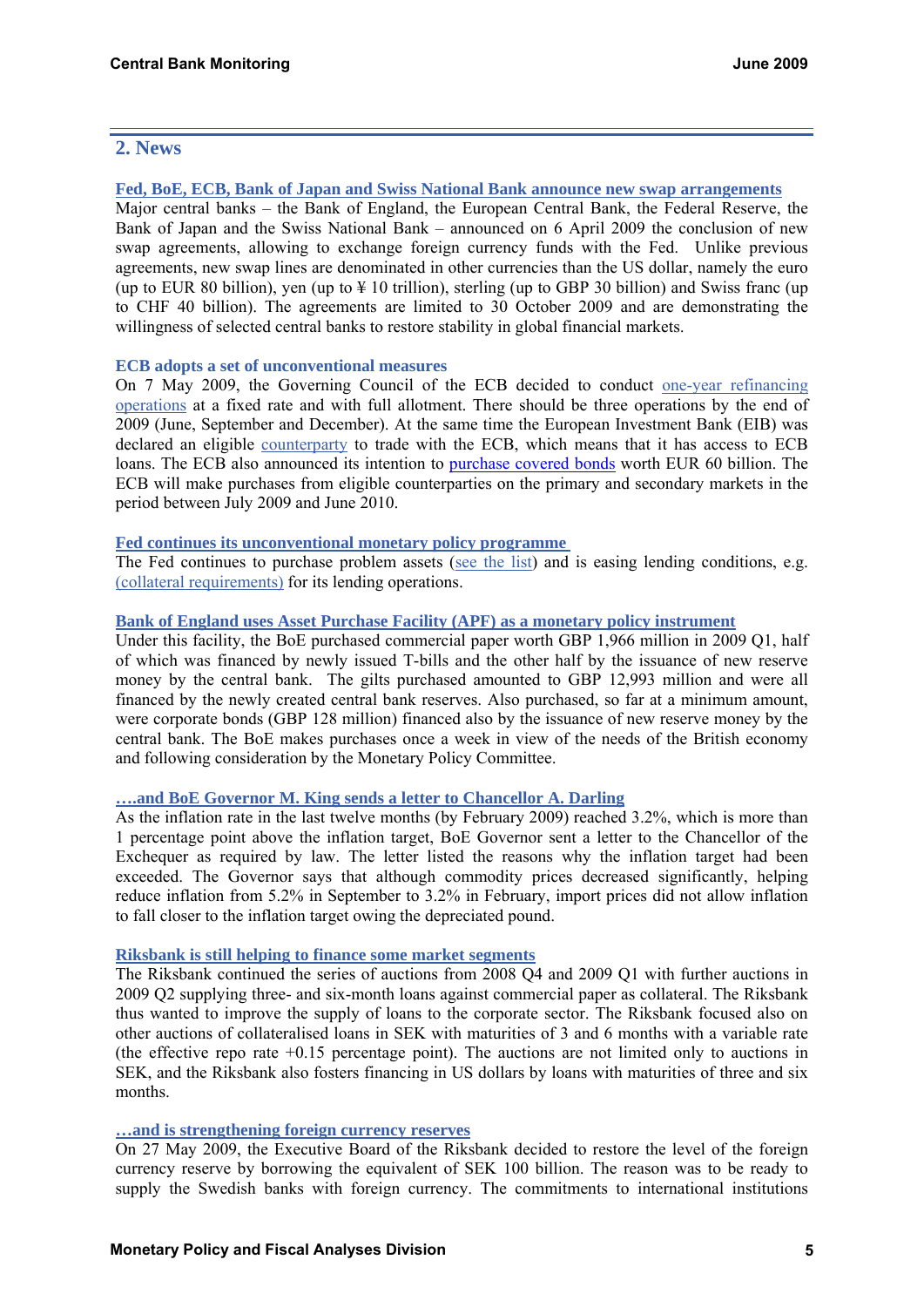(IMF) and swap lines with some economies (e.g. Estonia and Lithuania) are among other reasons. The technical arrangement of the loan will be secured by the *Swedish National Debt Office* [\(www.riksgalden.se](http://www.riksgalden.se/)). The increase in foreign currency reserves is planned as temporary and closely related to the financial crisis.

## **[NBP decreases the reserve requirement](http://www.nbp.pl/en/aktualnosci/2009/mpc_270509_mpc.pdf)**

On 27 May 2009, the NBP Council decided to reduce the required reserve rate by 0.50 percentage point to 3%. The decision comes into effect on 30 June 2009 and its aim is to release more funds for credit expansion of commercial banks.

#### **[…and continues to use the foreign exchange swap arrangement](http://www.nbp.pl/Homen.aspx?f=/en/aktualnosci/2009/swap270409en.html)**

The National Bank of Poland, the European Central Bank, the Swiss National Bank and the National Bank of Hungary agreed to continue in the currency swap arrangement in effect since 15 October 2008 on conducting EUR/CHF foreign exchange swaps. The EUR/CHF swap operations will be conducted every week to support the liquidity of the Polish interbank Swiss franc market. Specifically, the SNB will provide the NBP with Swiss francs against euro, while the NBP will provide the Swiss francs to its counterparties against Polish zloty. [Magyar Nemzeti Bank](http://english.mnb.hu/engine.aspx?page=mnben_pressreleases_2009&ContentID=12419) joined the swap arrangement on 28 January 2009. The arrangement can be used until the end of July 2009.

#### **[MNB changes the terms of its operations](http://english.mnb.hu/engine.aspx?page=mnben_pressreleases_2009&ContentID=12442)**

In an effort to support domestic credit institutions, Magyar Nemzeti Bank changes the terms of some operations. From 5 May 2009, the number of bids submitted at six-month collateralised loan tenders will increase from one to three. In addition, the possibility of entering the tender has been extended until 30 June 2010 and will be extended further according to interbank market conditions.

#### **[A change in the Swiss central bank's management from January 2010](http://www.snb.ch/en/mmr/reference/pre_20090408/source/pre_20090408.en.pdf)**

At its meeting on 8 April 2009, the Swiss Federal Council appointed Philipp M. Hildebrand to be the new Chairman of the Governing Board of the Swiss National Bank. Philipp M. Hildebrand will take over the Board's management at the start of 2010 and will replace Jean-Pierre Roth who is retiring at the end of this year. Philipp M. Hildebrand is currently a Vice-Chairman of the Governing Board. Thomas Jordan will become Vice-Chairman and Jean-Pierre Danthine will become a new Governing Board member.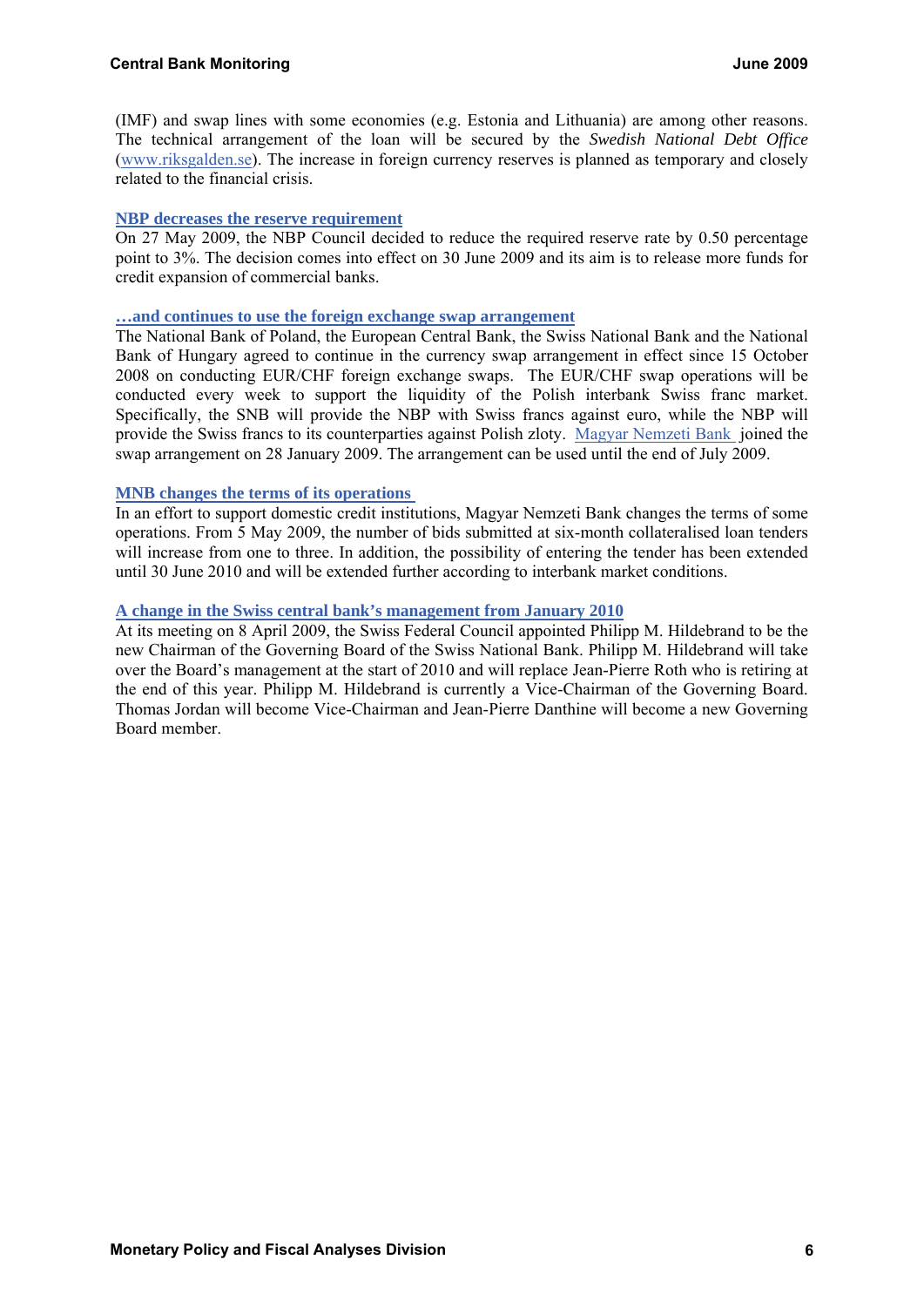# **3. Spotlight: Non-conventional monetary policy of selected central banks**

*Selected central banks (the Fed, the BoE, the ECB and the SNB) resorted to non-standard monetary policy instruments to ease monetary conditions in the situation of the global financial and economic crisis and very low monetary policy interest rates. In this Spotlight we thus focus on the presentation of a wide range of these measures as applied by these central banks. Spotlight is then followed up by Ben Bernanke's speech on the impacts of measures implemented by the Fed on its balance sheet.* 

## **1. The background of non-conventional monetary policy**

Major world central banks slashed their monetary policy interest rates in response to the global financial crisis. Some of them – e.g. those in the United States or the United Kingdom – have already used up room for manoeuvre for the easing of monetary policy through interest rate cuts, as their key rates have already reached levels close to zero. A decline in nominal short-term interest rates below zero is not possible from the practical point of view since economic entities would prefer holdings of currency with zero income to holdings of investment instruments with negative income. Problems for policy-makers occur when interest rates are close to zero, economic performance is weak, due mainly to a sharp fall in aggregate demand, and the economy is threatened by deflationary expectations or deflation. In this situation, interest rate-based monetary policy is replaced by non-conventional monetary policy, e.g. a quantitative easing. The selected speech of the [March issue of Monitoring](http://www.cnb.cz/m2export/sites/www.cnb.cz/en/monetary_policy/monitoring/download/0901_cbm.pdf) addressed the drawbacks and possibilities of monetary policy amid very low nominal interest rates. As a follow-up, we will now address specific examples of non-conventional monetary policy measures as applied by selected central banks over the past few months.

The central bank has the option of conducting non-conventional monetary policy where conventional<sup>[1](#page-6-0)</sup> monetary policy instruments are not sufficiently effective to achieve the central bank's objectives. It cannot be determined clearly when this will happen; however, there can in general be the following two situations. **First**, the transmission mechanism is disrupted, e.g. due to a malfunction of financial intermediation, and the interest rate or credit channels are non-functional, while, in general, the short-term nominal rates need not be at their bottom. **Second**, this situation may arise where short-term nominal rates are close to zero, deflationary pressures persist in the economy and the economy shows no signs of a recovery in its activity. The economy is thus in the situation where interest rate cuts have insufficient effects on certain segments of financial markets, in particular the credit market, or the central bank can no longer use interest rate policy by means of which it would further ease the monetary conditions. In either case, the desirable stimulus impulse to the real economy is not observed. In such cases, room may be given to the non-conventional monetary policy, which has been recently launched – based on the assessment of the situation in the domestic economy – by some central banks, e.g. the Fed, the BoE, the ECB or the Swiss National Bank.

In particular, "quantitative easing" and its various parallels (e.g. credit easing) are currently regarded as non-conventional monetary policy. The quantitative easing policy includes measures which exert downward pressures on the cost of money (interest rates) by increasing the quantity of money in the economy, the aim of which is to ease the financial conditions to such extent that aggregate demand recovers, an upturn in economic activity is achieved and thus the inflation target is fulfilled. At the same time, non-conventional policy in principle focuses directly on costs and availability of external financing of banks, households and non-financial corporations. The aim is thus to influence long-term real interest rates which is possible by (i) influencing both interest rate and inflation expectations as important indirect determinants of the long-term real interest rate; (ii) by affecting financial asset markets in order to directly lower the long-term nominal interest rate, for example by purchasing government bonds, or to reduce the risk spread in income across more or less functional asset markets.

-

<span id="page-6-0"></span><sup>&</sup>lt;sup>1</sup> The setting of the monetary policy interest rate and the execution of open market operations.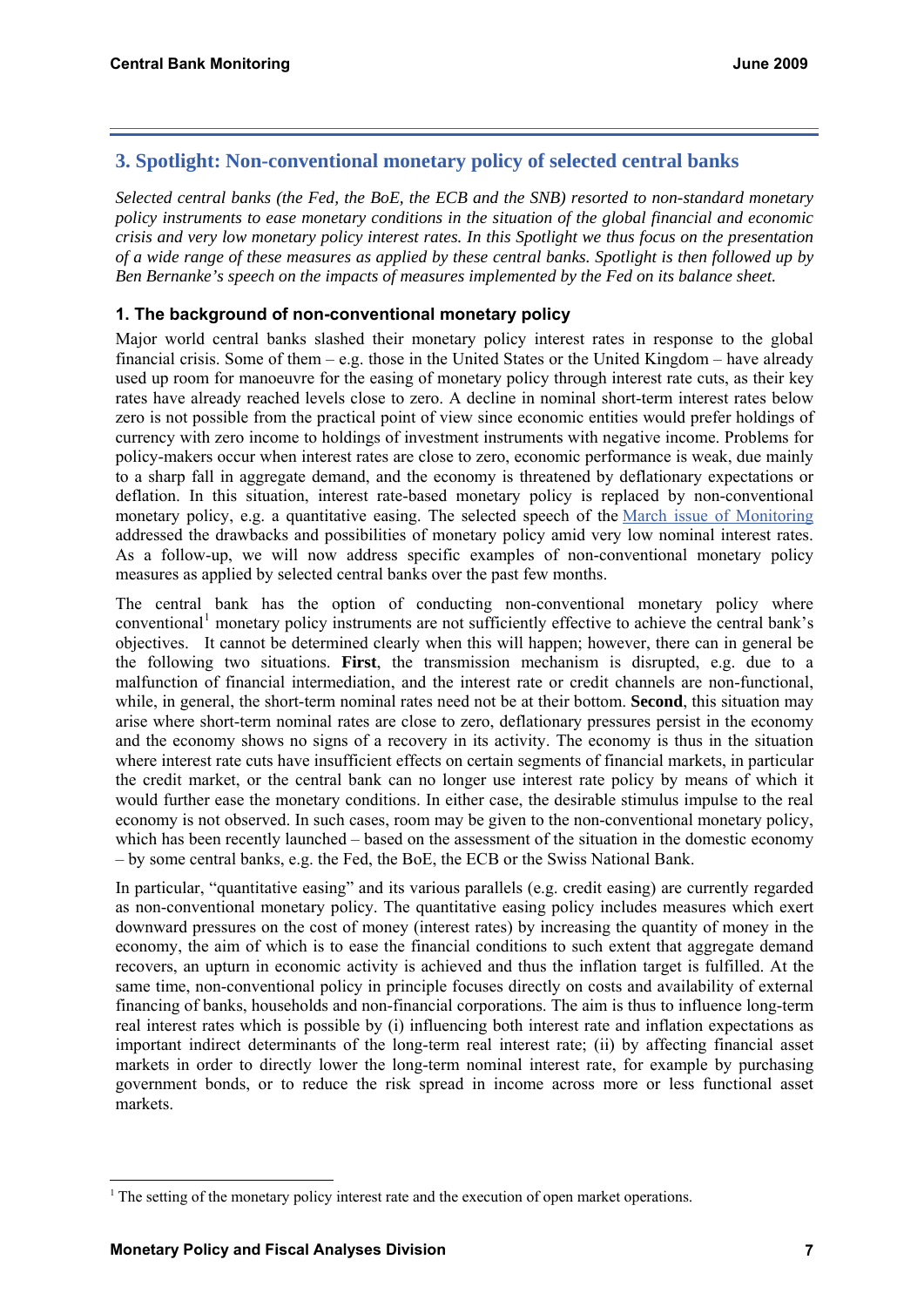## **2. Practical examples of the application of non-conventional monetary policy**

Following a brief summary of common features of monetary policy in this group of central banks since the start of the crisis, the aim of this section is to outline a possible range of the measures applicable within non-conventional monetary policy with reference to specific examples.<sup>[2](#page-7-0)</sup>

The global financial and economic crisis has grown gradually into its current size; the problem appeared first mainly on global interbank markets and we were speaking of a liquidity crisis, a credit market crunch or only of a temporary credit squeeze. A very similar reaction from the selected central banks (the Fed, the ECB, the BoE and the SNB) at that time also stems from this. All the above mentioned banks increased the volume of liquidity-providing repo operations (or similar instruments) with a maturity of over 1 month approximately from August to October 2008 in an effort to mitigate interbank market tensions and to facilitate access to sources of liquidity for financial institutions. The first wave of reactions from central banks to difficulties on interbank markets was thus along very similar lines. Subsequently, as problems with solvency<sup>[3](#page-7-1)</sup> of financial institutions occurred, reactions from the above mentioned central banks started to differ. Nevertheless, the third wave was a situation when these central banks' interest rates were very close to zero, financial systems had not been stabilised yet and the economic situation started to sharply deteriorate. This was when the nonconventional monetary policy started to be applied, in the form of concrete central bank measures. While these measures are country-specific, their aim is the same – to prevent deflation and to start up economic activity.

## **Federal Reserve System (Fed)**

1

The first central bank on our list is the Federal Reserve System (Fed) which actively responded to the changing situation in the financial system by creating new programmes. In doing so, the Fed changed very significantly not only the structure of its balance sheet but also its volume in order to foster credit markets and thus indirectly the real economy. Since the Fed's balance sheet has been widely discussed in this respect, we analyse this specific area in greater detail in "*Selected speech"* which

<sup>13</sup> Unlike ABS, covered bonds do not transfer credit risk, which remains with the originator.

<span id="page-7-0"></span> $2$  Therefore, the aim is not to make an exhaustive comparison of central banks in terms of the monetary policy conducted by them and to analyse their measures in great detail as we are aware that each economy is unique in its own way and has a financial system functioning in a different manner.

<sup>&</sup>lt;sup>3</sup> [The December issue of Central Bank Monitoring](http://www.cnb.cz/m2export/sites/www.cnb.cz/en/monetary_policy/monitoring/download/0804_cbm.pdf) describes in detail the story of the financial crisis.

<span id="page-7-1"></span><sup>&</sup>lt;sup>4</sup> The final part of Monitoring ("Selected speech") provides a more detailed description of the measures, mainly in terms of their impact on the Fed's balance sheet.

<sup>&</sup>lt;sup>5</sup> Government bonds with maturities between 2 and 10 years amounting to USD 300 billion; mortgage-backed securities amounting to UDS 1.25 trillion and agency bonds amounting to USD 200 billion, thus totalling USD 1.75 trillion.

<sup>6</sup> In the case of entities directly entering operations with the BoE as well as those that hold securities whose price changes (increases) as the BoE enters the market and purchases them. This should affect relative demand for those securities.

<sup>7</sup> Initially, this asset purchase facility was funded by issuance of government securities, but later it was decided to finance it by creating money. The intended volume of the facility is up to GBP 150 billion. Currently it includes about GBP 50 billion of private assets and GBP 75 billion of Gilts.

<sup>8</sup> There was an increase in the SNB's balance sheet even before 12 March 2009, due to swap lines, loans to stabilise the financial system and issuance of SNB bills.

<sup>&</sup>lt;sup>9</sup> These bonds are covered mainly by Swiss mortgages and issued under strict rules. The SNB revealed relatively little detail about the non-standard instruments. Above all, it refused to publish the intended volumes of purchases of bonds and covered bonds.

<sup>10</sup> The extension of the *main refinancing operations (MRO)*, supplementary *longer-term refinancing operations (LTRO)* and provision of USD-denominated liquidity. The measures focused mainly on the interbank money market.

<sup>&</sup>lt;sup>11</sup> And narrowing of the corridor between the rate on the deposit facility and the main refinancing rate to 0.75 percentage point, as the rate on the deposit facility was left unchanged at 0.25%.

 $12$  It was indicated that the purchases may also relate to other financial asset classes. The market in covered bonds *(Pfandbriefe)* is the largest market in this financial asset category in Europe, amounting to EUR 1,500 billion, or double the volume of the corporate bond market (EUR 700 billion). Some German private banks and regional banks (Landesbanks) refinance on this market.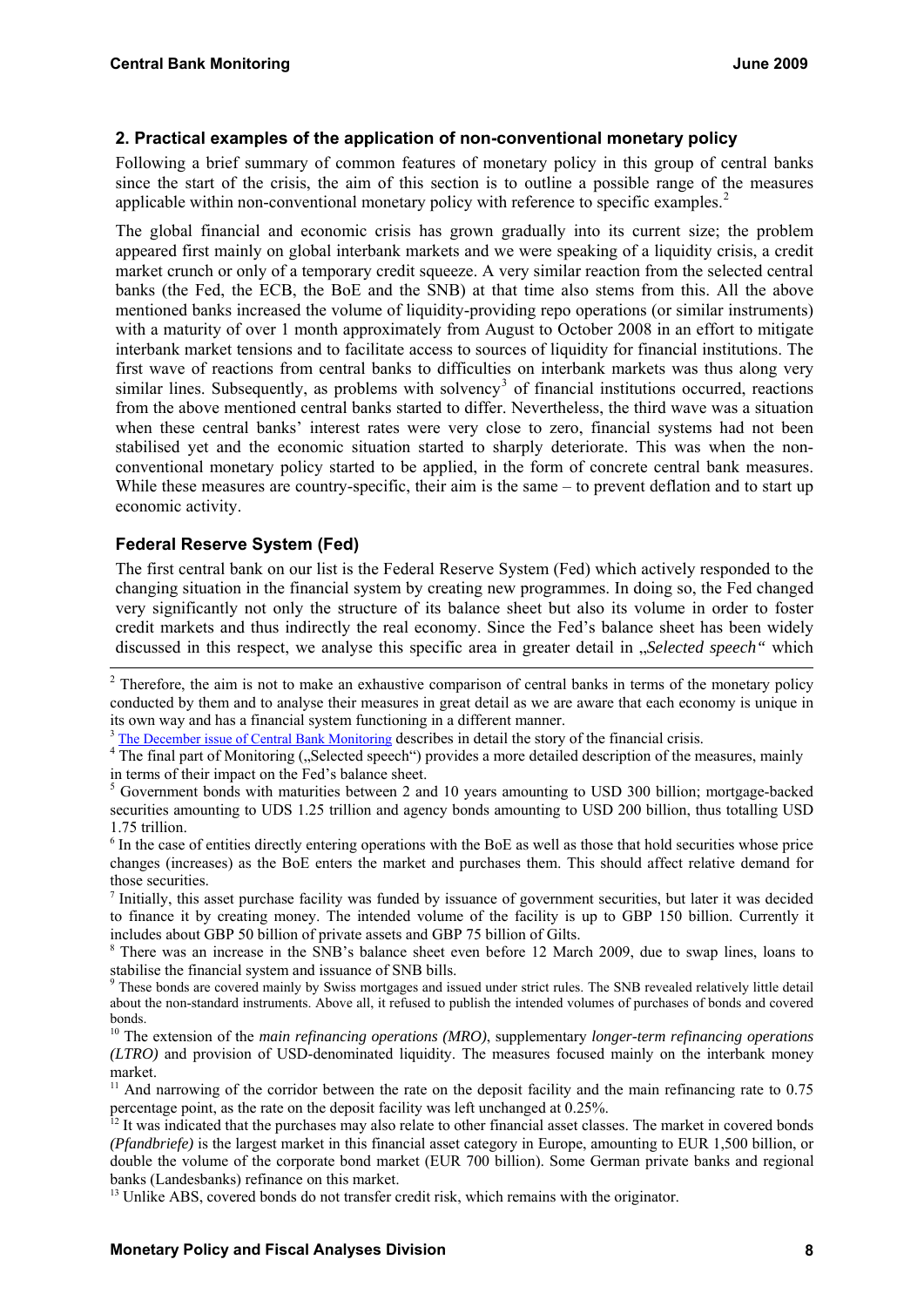<span id="page-8-3"></span>brings Ben Bernanke's speech discussing the impacts of the current extraordinary measures on the Fed's balance sheet. The following paragraph will thus only outline the three basic groups of measures in terms of their implementation:

(i) provision of short-term liquidity to "sound" financial institutions. This includes loans to deposit institutions with maturities of up to 3 months; the Fed also enables primary dealers to borrow government securities against less liquid collateral, allowing them thus access to liquidity. According to the Fed, credit risk is very small here since loans are provided against sufficiently "large" collateral, i.e. they are "overcollateralised"; (ii) *provision of liquidity directly to debtors and investors on credit markets*. These are largely measures to foster markets for short-term debt securities issued by private entities and asset-backed securities markets; **(iii)** *purchase of long-term securities* which will subsequently become part of the Fed's portfolio. This includes purchases of agency debt securities and purchases of government bonds. The announced volume totals USD 1.75 trillion.

What these three groups of measures have in common is that their aim is to ease the monetary conditions on a specific credit market and to help squeeze interest rates on credit markets after the standard arsenal of the central bank's instruments has been used up by lowering the rates on the short end of the yield curve to almost zero (the Fed's policy rate). At the same time, all the groups focus on the asset side of the Fed's balance sheet. The purchase of long-term debt securities<sup>[5](#page-8-1)</sup> since 18 March can be regarded as a direct adoption of the quantitative easing policy in contrast to credit easing communicated previously (being rather characteristic of groups (i) and (ii)).

## **Bank of England**

Bank of England has openly adopted quantitative easing in the period between March and May 2009, announcing purchases of Gilts with maturities ranging from 5 to 25 years on the secondary market, totalling around GBP 75 billion and funded by new money. To ensure that this measure is effective, the BoE selected non-bank institutions (insurance companies and pension funds) as counterparties. The BoE relies on the effect of portfolio shifts<sup>[6](#page-8-2)</sup> and believes that non-bank entities will allocate the cash obtained through sales of Gilts in other forms of investment (longer-term investments with direct or indirect effects on the real economy  $-$  e.g. corporate bonds or shares). However, the efficiency of portfolio shifts is very uncertain and will depend on the specific strategies of the individual non-bank entities and the volumes of securities purchased. Quantitative easing as implemented by the BoE does not concern only unsterilised purchases of government bonds but also purchases of bonds issued by private entities, namely bonds and corporate bonds that are part of the *Asset Purchase Facility*. [7](#page-8-3) These unsterilised purchases from non-bank entities aim to increase the intermediate target for Britain's broad monetary aggregate M4, boosting nominal expenditure in the economy as a consequence.

#### <span id="page-8-2"></span><span id="page-8-1"></span><span id="page-8-0"></span>**Swiss National Bank**

The Swiss National Bank also eased its monetary policy continuously and was the first to speak openly about the risk of deflation. A turning point in its monetary policy occurred on 12 March 2009, when it [announced its intention](http://www.snb.ch/en/mmr/reference/pre_20090312/source) to use non-standard instruments, i.e. adopted non-conventional monetary policy. Until then, it intervened along the entire yield curve using longer-term repos, supporting these interventions by issuing "SNB bills" from October 200[8](#page-8-3).<sup>8</sup> Three main steps taken at the following "more aggressive" stage were as follows:

- a substantial increase in the volume of repos to provide liquidity in response to the disproportionate developments in monetary aggregates, i.e. strong growth in M1 and M2 compared to only modest growth in M3, and [an increase in the monetary base of almost](http://www.snb.ch/ext/stats/statmon/pdf/deen/B1_Notenbankgeldmenge.pdf)  [100%](http://www.snb.ch/ext/stats/statmon/pdf/deen/B1_Notenbankgeldmenge.pdf) (since November 2008);
- purchases of franc-denominated bonds issued by private entities, aimed at reducing the risk premium on the capital market that has increased since the intensification of the financial crisis after the fall of Lehman Brothers. These purchases include above all covered bonds (*Pfandbriefe*) [9](#page-8-3) ;
- direct intervention on the foreign exchange market in the form of CHF sales, aiming to prevent further appreciation of the Swiss franc vis-à-vis the euro.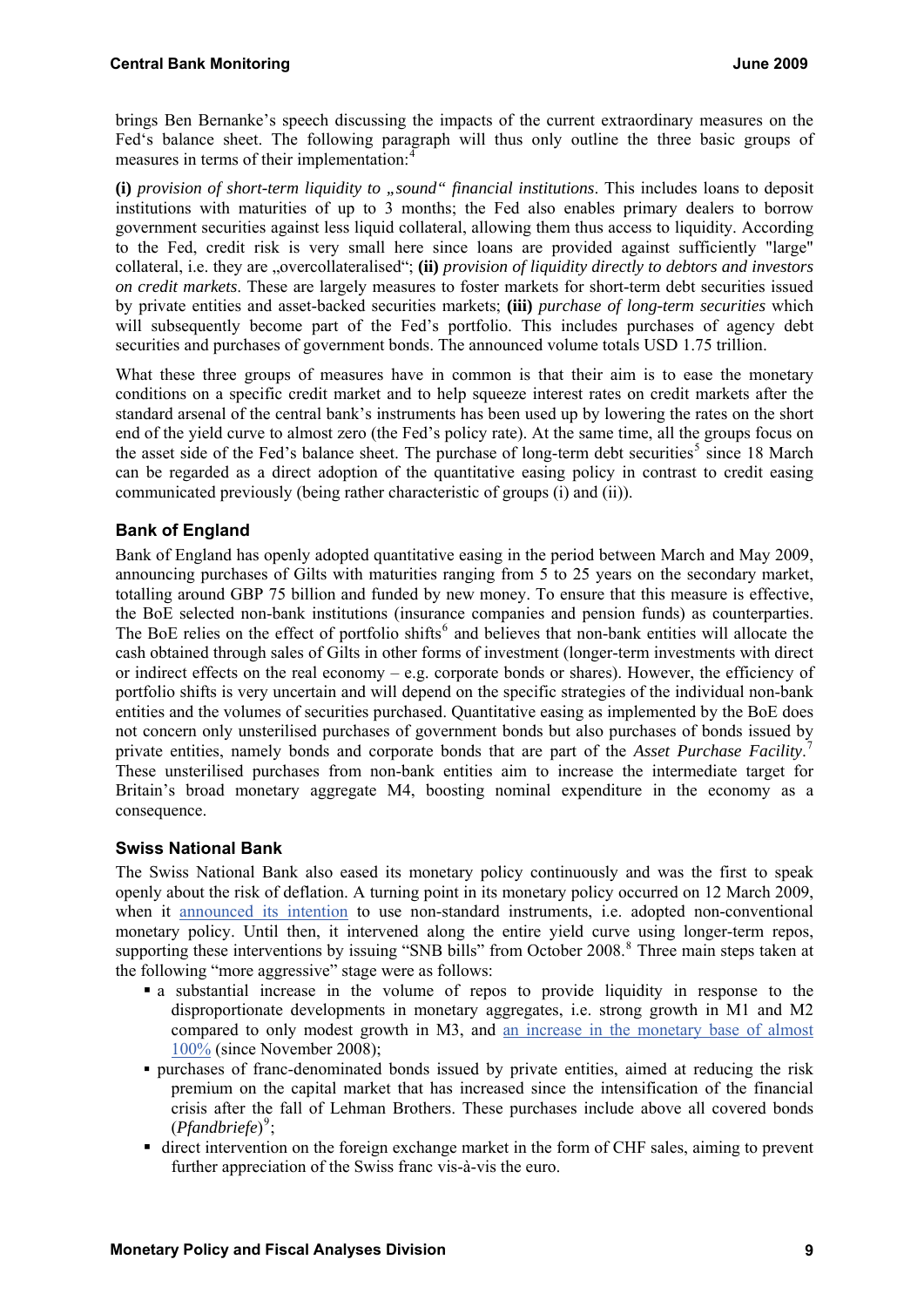## <span id="page-9-0"></span>**European Central Bank**

Like the central banks referred to above, the ECB responded to unfavourable economic and financial developments by lowering its main refinancing rate. Compared to the BoE or the Fed, it adopted fewer new non-conventional monetary policy measures. Since the beginning of the credit market weakness in August 2007, the ECB has implemented measures aimed at providing liquidity<sup>[10](#page-9-0)</sup> to the financial sector (de facto the banking sector in the case of the euro area) and its stabilisation. In addition to that, it only adjusted the settings of its instruments by expanding the list of eligible collateral. As mentioned above, six-month refinancing operations (LTROs) conducted at a fixed rate and with full allotment were the main instrument for a relatively long time during the crisis. In addition to a further decrease in the key interest rate,<sup>[11](#page-9-0)</sup> the meeting of the *Governing Council* on 7 May resulted in the adoption of the following three measures:

- the ECB plans to purchase euro area "covered bonds"[12](#page-9-0) denominated in euro on the primary and secondary market, totalling around EUR 60 billion. The purchases will be made from July 2009 until June 2010. The move by the ECB to purchase these securities can be understood as "forced" in the sense that purchases of corporate bonds would disadvantage small and medium-sized enterprises, whose access to the capital market is limited. Government bond purchases are not possible in such a direct way as in the US given the institutional framework of the euro area involving the prohibition of monetary financing and the measures restricting circumvention of this prohibition. Moreover, covered bonds are low-risk assets<sup>[13](#page-9-0)</sup> with a strong link to long-term financing of banks. The functioning of banks and the forms of their financing are important to the Eurosystem. Therefore, a reduction in banks' financing costs must be facilitated in order to lower the financing costs of the real sector. That is why purchases of covered bonds were established for the longer maturities;
- furthermore, the ECB extended the maturity of its existing credit instrument from 6 to 12 months at a fixed rate and with full allotment and expanded the list of eligible collateral. This instrument is designed to help banks reduce financing costs at maturities around one year;
- the European Investment Bank (EIB) has become the first (and so far the only) noncommercial counterparty of the ECB in liquidity operations. Therefore, the EIB can refinance with the ECB at more favourable terms. This expands the scope for the EIB to support European infrastructure projects or provide funding to corporations. By taking this step, the ECB endeavours to finance the real economy without the involvement of commercial banks in the lending process.

The first two instruments in particular focus on the bank lending channel, aiming to reduce the constraints on longer-term financing of banks. The ECB's crisis management and its mandate do not enable it to include in its rescue plan the cleaning up of balance sheets of financial (banking) institutions and EU ministers are also reluctant to adopt further fiscal stimuli. While the BoE and the Fed purchase private assets, the ECB's approach differs in that it accepts roughly the same range of assets as collateral for refinancing operations.

|            | Indirect easing – easier conditions in terms of |            |                 |                    | Direct purchases of financial assets |                  |                         |           |
|------------|-------------------------------------------------|------------|-----------------|--------------------|--------------------------------------|------------------|-------------------------|-----------|
|            | Counterparty                                    | Collateral | <i>Maturity</i> | <i>FX</i><br>swaps | Government<br>bonds                  | Covered<br>bonds | Other private<br>assets | <b>FX</b> |
| Fed        | ves                                             | ves        | ves             | ves                | ves                                  |                  | <b>ves</b>              |           |
| BoE        | ves                                             | ves        | ves             | ves                | ves                                  |                  | ves                     |           |
| <b>ECB</b> | ves                                             | ves        | ves             | ves                |                                      | yes              |                         |           |
| <b>SNB</b> |                                                 |            | ves             | ves                |                                      | yes              |                         | ves       |

## **Overview of operations of selected central banks**

**Source:** Fed, BoE, ECB and SNB; <sup>1</sup> In relation to the EIB.

It is now still too early to assess the success of the non-conventional monetary policy measures adopted by individual central banks, as quantitative easing in the form of purchases of government bonds has been used only since March 2009 (Fed and the BoE).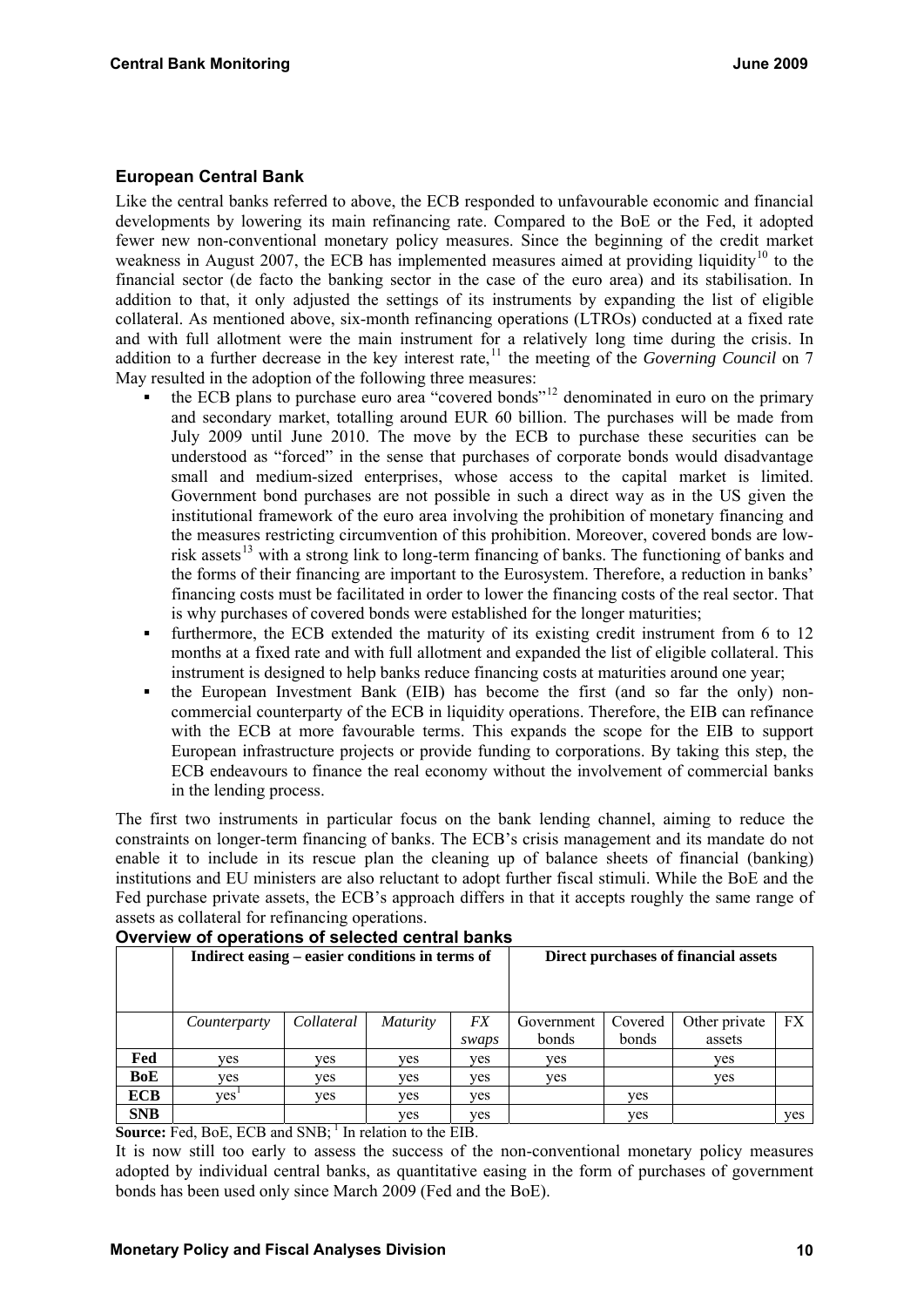# **4. Selected speech: Ben Bernanke on the Fed's balance sheet**

*[Ben S. Bernanke,](http://www.federalreserve.gov./newsevents/speech/bernanke20090403a.htm) Chairman of the Board of Governors of the Federal Reserve System, made a speech at Federal Reserve Bank of Richmond 2009 Credit Markets Symposium held on 3 April 2009 in Charlotte, North Carolina. The speech focused on the US central bank's balance sheet and the way it reflects the current extraordinary measures.* 

Ben Bernanke opened by pointing out that financial markets and institutions have been under extraordinary stress for a year and a half. The reduction in the Fed's interest rate to the minimum exhausted the traditional possibilities of monetary policy. New tools have therefore been developed, affecting the size and structure of the central bank's balance sheet. The Fed introduced and developed liquidity programs and recently launched an extensive assets purchase program. Its balance sheet more than doubled as a result of these measures, from USD 870 billion before the crisis to USD 2 trillion now.

Before analysing the balance sheet as such, Mr Bernanke noted the main principles of the current policy. In addressing the crisis, the Fed cooperates closely with the Treasury and other agencies. However, the independence of its monetary policy is still maintained. Emphasis is placed on prudence. The Fed avoids credit risk and sees to it that loans are not allocated to narrowly defined sectors. The credit easing strategy is designed so that the funds can be withdrawn when the economy recovers.

Mr Bernanke devoted a significant part of his speech to the asset side of the Fed's balance sheet. For decades, it consisted almost exclusively of Treasury securities. However, their share has declined since late 2007, while the holdings of other financial assets have expanded dramatically. Short-term *liquidity programs for financial institutions* now total USD 860 billion, representing almost 45% of total assets. Under the *Term Auction Facility (TAF)*, the Fed provides fixed quantities of term credit to depository institutions through an auction mechanism. Further support is provided to the market through the *Primary Dealer Credit Facility (PDCF)* and the *Term Securities Lending Facility* (TSLF), as well as two programs for funds investing in short-term debt instruments. Dollar liquidity on foreign markets is secured through currency swap lines with other central banks, currently amounting to USD 310 billion.

Another group of programs reflected in the increase in Fed assets consists of *direct lending to borrowers and investors*. In order to improve the functioning of key credit markets, the *Commercial Paper Funding Facility (CPFF)* is available to non-financial corporations and the *Term Asset-Backed Securities Loan Facility (TALF)* is provided to investors. Their total volume is currently USD 255 billion.

Mr Bernanke listed *purchases of high-quality assets* as another important activity affecting the Fed's balance sheet. Their volume is now USD 780 billion, of which Treasury securities make up USD 490 billion. The holdings of high-quality securities are set to grow considerably as the Fed intends to purchase up to USD 1.25 trillion of agency mortgage-backed securities, up to USD 200 billion of agency debt and up to USD 300 billion of longer-term Treasury securities.

The Fed also provided support to specific institutions. For example, Mr Bernanke cited the prevention of default of AIG or the acquisition of Bear Stearns by JPMorgan Chase & Co. These activities account for around 5% of the balance sheet.

On the liability side, the largest component is Federal Reserve notes issued. By some estimates, more than one-half of U.S. currency is held outside the country. Other key liabilities include the deposit accounts of the government and depository institutions. In addition to the Treasury general account, a special account has recently been established as part of the *Supplementary Financing Program*. Under this program, the Treasury issues special bills and places the proceeds in this special account.

At the close of his speech, Mr Bernanke expressed the belief that the Fed will be able to help build a foundation for economic recovery by making responsible use of the aforementioned tools to